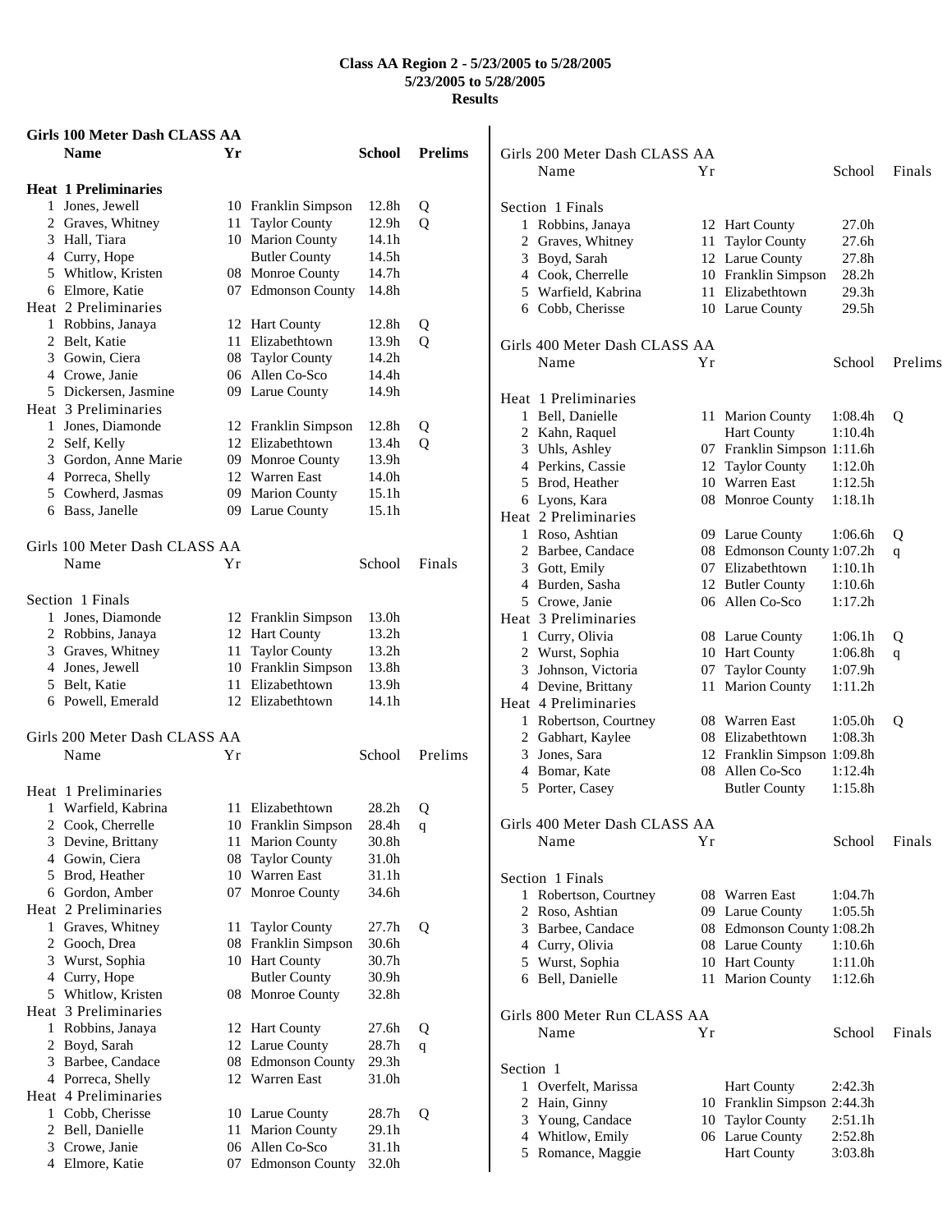|              | 6 Carrington, Ashley                    |    | 09 Marion County            | 3:08.7h             |         |
|--------------|-----------------------------------------|----|-----------------------------|---------------------|---------|
|              | 7 Dotsun, Sarah                         |    | <b>Butler County</b>        | 3:09.6h             |         |
|              | 8 Lyons, Kara                           |    | 08 Monroe County            | 3:13.5h             |         |
| Section 2    |                                         |    |                             |                     |         |
|              | 1 Kuklinski, Madison                    |    | 09 Elizabethtown            | 2:29.8h             |         |
|              | 2 Grinstead, Emily                      |    | 09 Warren East              | 2:31.4h             |         |
|              | 3 Whitlock, Valerie                     |    | 06 Larue County             | 2:35.7h             |         |
|              | 4 Gott, Emily                           |    | 07 Elizabethtown            | 2:36.6h             |         |
|              |                                         |    |                             | 2:39.8h             |         |
|              | 5 Moore, Andrea<br>6 Slaughter, Chelsea |    | 10 Warren East              |                     |         |
|              |                                         |    | 10 Edmonson County 2:41.0h  |                     |         |
|              | 7 Ellis, Hannah                         | 08 | <b>Taylor County</b>        | 2:43.3h             |         |
|              | 8 Duvall, Savannah                      | 08 | Edmonson County 2:46.0h     |                     |         |
|              | 9 Porter, Lindsey                       |    | 10 Butler County            | 2:57.8h             |         |
|              |                                         |    |                             |                     |         |
|              | Girls 1600 Meter Run CLASS AA           |    |                             |                     |         |
|              | Name                                    | Υr |                             | School              | Finals  |
|              |                                         |    |                             |                     |         |
| Section 1    |                                         |    |                             |                     |         |
| $\mathbf{1}$ | Herrington, Claire                      |    | 09 Warren East              | 5:44.3h             |         |
|              | 2 Grinstead, Emily                      |    | 09 Warren East              | 5:45.6h             |         |
|              | 3 Whitlcok, Lyndsay                     |    | 06 Larue County             | 5:49.4h             |         |
|              | 4 Slaughter, Chelsea                    |    | 10 Edmonson County 6:03.0h  |                     |         |
|              | 5 Whitlow, Emily                        |    | 06 Larue County             | 6:10.2 <sub>h</sub> |         |
|              | 6 Morgan, Rebecca                       |    | 07 Elizabethtown            | 6:11.0h             |         |
|              | 7 Pitts, Meagan                         |    | 07 Franklin Simpson 6:12.3h |                     |         |
|              | 8 Young, Candace                        |    | 10 Taylor County            | 6:18.4h             |         |
|              | 9 Romance, Maggie                       |    | <b>Hart County</b>          | 6:28.7h             |         |
|              |                                         |    |                             |                     |         |
|              | 10 Harlan, Emily                        |    | <b>Hart County</b>          | 6:36.1h             |         |
|              | 11 Hammond, Amanda                      |    | 09 Edmonson County 6:51.2h  |                     |         |
|              | 12 Ballard, Kristin                     |    | 09 Elizabethtown            | 6:53.5h             |         |
|              | 13 Carrington, Ashley                   |    | 09 Marion County            | 6:56.8h             |         |
|              | 14 Marlow, Courtney                     | 07 | <b>Taylor County</b>        | 7:46.6h             |         |
|              |                                         |    |                             |                     |         |
|              | Girls 3200 Meter Run CLASS AA           |    |                             |                     |         |
|              | Name                                    | Υr |                             | School              | Finals  |
|              |                                         |    |                             |                     |         |
| Section 1    |                                         |    |                             |                     |         |
| 1            | Herrington, Claire                      |    | 09 Warren East              | 12:42.0h            |         |
|              | 2 Massey, Samantha                      |    | 10 Edmonson County13:08.3h  |                     |         |
|              | 3 Williams, Meagan                      |    | 07 Larue County             | 13:22.0h            |         |
|              | 4 Rich, Mattie                          |    | 08 Warren East              | 13:27.7h            |         |
|              | 5 Pitts, Meagan                         |    | 07 Franklin Simpson13:48.4h |                     |         |
|              | 6 Morgan, Rebecca                       |    | 07 Elizabethtown            | 13:55.2h            |         |
|              | 7 Young, Candace                        |    | 10 Taylor County            | 14:30.7h            |         |
|              | 8 Bomar, Kate                           |    | 08 Allen Co-Sco             | 14:43.2h            |         |
|              | 9 Boone, Lindsey                        |    | 08 Larue County             | 15:18.1h            |         |
|              | 10 Ballard, Kristin                     |    | 09 Elizabethtown            | 16:07.3h            |         |
|              |                                         |    | Allen Co-Sco                |                     |         |
|              | 11 Bomar, Ali                           | 12 |                             | 16:15.0h            |         |
|              | 12 Marlow, Courtney                     | 07 | <b>Taylor County</b>        | 17:20.2h            |         |
|              |                                         |    |                             |                     |         |
|              | Girls 100 Meter Hurdles CLASS AA        |    |                             |                     |         |
|              | Name                                    | Υr |                             | School              | Prelims |
|              |                                         |    |                             |                     |         |
|              | Preliminaries                           |    |                             |                     |         |
|              | --- Powell, Emerald                     |    | 12 Elizabethtown            | <b>SCR</b>          |         |
|              | Heat 1 Preliminaries                    |    |                             |                     |         |
|              | 1 Graves, Whitney                       | 11 | <b>Taylor County</b>        | 17.4h               | Q       |
|              | 2 Bracther, Stephanie                   |    | 12 Edmonson County          | 19.1h               | Q       |
|              | 3 Prout, Peagan                         |    | 10 Franklin Simpson         | 19.6h               | Q       |
|              | 4 Hutchinson, Nakitta                   |    | 07 Larue County             | 21.3 <sub>h</sub>   |         |
|              | Heat 2 Preliminaries                    |    |                             |                     |         |
|              |                                         |    |                             |                     |         |

| 1 | Wilkman, Michaela<br>2 Akridge, Mariah<br>3 Gusler, Brooke<br>4 Uhls, Ashley<br>5 Staub, Jamie | 11 | <b>Hart County</b><br>12 Taylor County<br>12 Larue County<br>07 Franklin Simpson<br>10 Butler County | 17.3h<br>18.6h<br>18.6h<br>20.6h<br>21.1h | Q<br>Q<br>Q |
|---|------------------------------------------------------------------------------------------------|----|------------------------------------------------------------------------------------------------------|-------------------------------------------|-------------|
|   | Girls 100 Meter Hurdles CLASS AA                                                               |    |                                                                                                      |                                           |             |
|   | Name                                                                                           | Υr |                                                                                                      | School                                    | Finals      |
|   | Section 1 Finals                                                                               |    |                                                                                                      |                                           |             |
|   | 1 Graves, Whitney                                                                              |    | 11 Taylor County                                                                                     | 17.7h                                     |             |
|   | 2 Gusler, Brooke                                                                               |    | 12 Larue County                                                                                      | 18.6h                                     |             |
|   | 3 Akridge, Mariah                                                                              |    | 12 Taylor County                                                                                     | 18.8h                                     |             |
|   | 4 Prout, Peagan                                                                                |    | 10 Franklin Simpson                                                                                  | 19.5h                                     |             |
|   | --- Bracther, Stephanie                                                                        |    | 12 Edmonson County                                                                                   | DQ                                        |             |
|   | Girls 300 Meter Hurdles CLASS AA                                                               |    |                                                                                                      |                                           |             |
|   | Name                                                                                           | Yr |                                                                                                      | School                                    | Prelims     |
|   | Heat 1 Preliminaries                                                                           |    |                                                                                                      |                                           |             |
|   | 1 Spears, Meagan                                                                               |    | 11 Allen Co-Sco                                                                                      | 52.5h                                     | Q           |
|   | 2 Gusler, Brooke                                                                               |    | 12 Larue County                                                                                      | 53.1h                                     | Q           |
|   | 3 Akridge, Mariah                                                                              |    | 12 Taylor County                                                                                     | 57.1h                                     | Q           |
|   | 4 Hain, Ginny                                                                                  |    | 10 Franklin Simpson                                                                                  | 58.0h                                     |             |
|   | 5 Hall, Tiara                                                                                  |    | 10 Marion County                                                                                     | 1:03.3h                                   |             |
|   | 6 Ballard, Kristin                                                                             |    | 09 Elizabethtown                                                                                     | 1:03.9h                                   |             |
|   | Heat 2 Preliminaries                                                                           |    |                                                                                                      |                                           |             |
|   | 1 Wilkman, Michaela                                                                            |    | 11 Hart County                                                                                       | 52.8h                                     | Q           |
|   | 2 Williams, Meagan                                                                             |    | 07 Larue County                                                                                      | 56.4h                                     | Q           |
|   | 3 Brockman, Delaina                                                                            |    | 11 Taylor County                                                                                     | 58.0h                                     | Q           |
|   | 4 Prout, Peagan                                                                                |    | 10 Franklin Simpson 1:03.3h                                                                          |                                           |             |
|   | 5 Staub, Jamie                                                                                 |    | 10 Butler County                                                                                     | 1:03.5h                                   |             |
|   | --- Berrow, Kimber                                                                             |    | 06 Elizabethtown                                                                                     | DQ                                        |             |
|   | Girls 300 Meter Hurdles CLASS AA                                                               |    |                                                                                                      |                                           |             |
|   | Name                                                                                           | Υr |                                                                                                      | School                                    | Finals      |
|   | Section 1 Finals                                                                               |    |                                                                                                      |                                           |             |
| 1 | Spears, Meagan                                                                                 |    | 11 Allen Co-Sco                                                                                      | 52.5h                                     |             |
|   | 2 Gusler, Brooke                                                                               |    | 12 Larue County                                                                                      | 54.5h                                     |             |
|   | 3 Williams, Meagan                                                                             | 07 | Larue County                                                                                         | 56.7h                                     |             |
|   | 4 Brockman, Delaina                                                                            | 11 | <b>Taylor County</b>                                                                                 | 58.2h                                     |             |
|   | 5 Akridge, Mariah                                                                              | 12 | <b>Taylor County</b>                                                                                 | 1:00.4h                                   |             |
|   | Girls 4x100 Meter Relay CLASS AA                                                               |    |                                                                                                      |                                           |             |
|   | Team                                                                                           |    | Relay                                                                                                | Prelims                                   |             |
|   | Heat 1 Preliminaries                                                                           |    |                                                                                                      |                                           |             |
|   | 1 Elizabethtown                                                                                |    |                                                                                                      | 54.0h                                     | Q           |
|   | 1) Self, Kelly 12                                                                              |    | 2) Belt, Katie 11                                                                                    |                                           |             |
|   | 3) Kuklinski, Madison 09                                                                       |    | 4) Powell, Emerald 12                                                                                |                                           |             |
|   | 2 Taylor County                                                                                |    |                                                                                                      | 55.7h                                     | Q           |
|   | 1) Gowin, Ciera 08                                                                             |    | 2) Graves, Whitney 11                                                                                |                                           |             |
|   | 3) Johnson, Victoria 07                                                                        |    | 4) Thompson, Jayne 12                                                                                |                                           |             |
|   | 3 Marion County                                                                                |    |                                                                                                      | 57.7h                                     | Q           |
|   | 1) Devine, Brittany 11                                                                         |    | 2) Cowherd, Jasmas 09                                                                                |                                           |             |
|   | 3) Hall, Tiara 10                                                                              |    | 4) Bell, Danielle 11                                                                                 |                                           |             |
|   | 4 Monroe County                                                                                |    |                                                                                                      | 1:00.1h                                   | q           |
|   | 1) Gordon, Anne Marie 09                                                                       |    | 2) Kirk, Ciarra 09                                                                                   |                                           |             |
|   | 3) York, Whitley 08                                                                            |    | 4) Whitlow, Kristen 08                                                                               |                                           |             |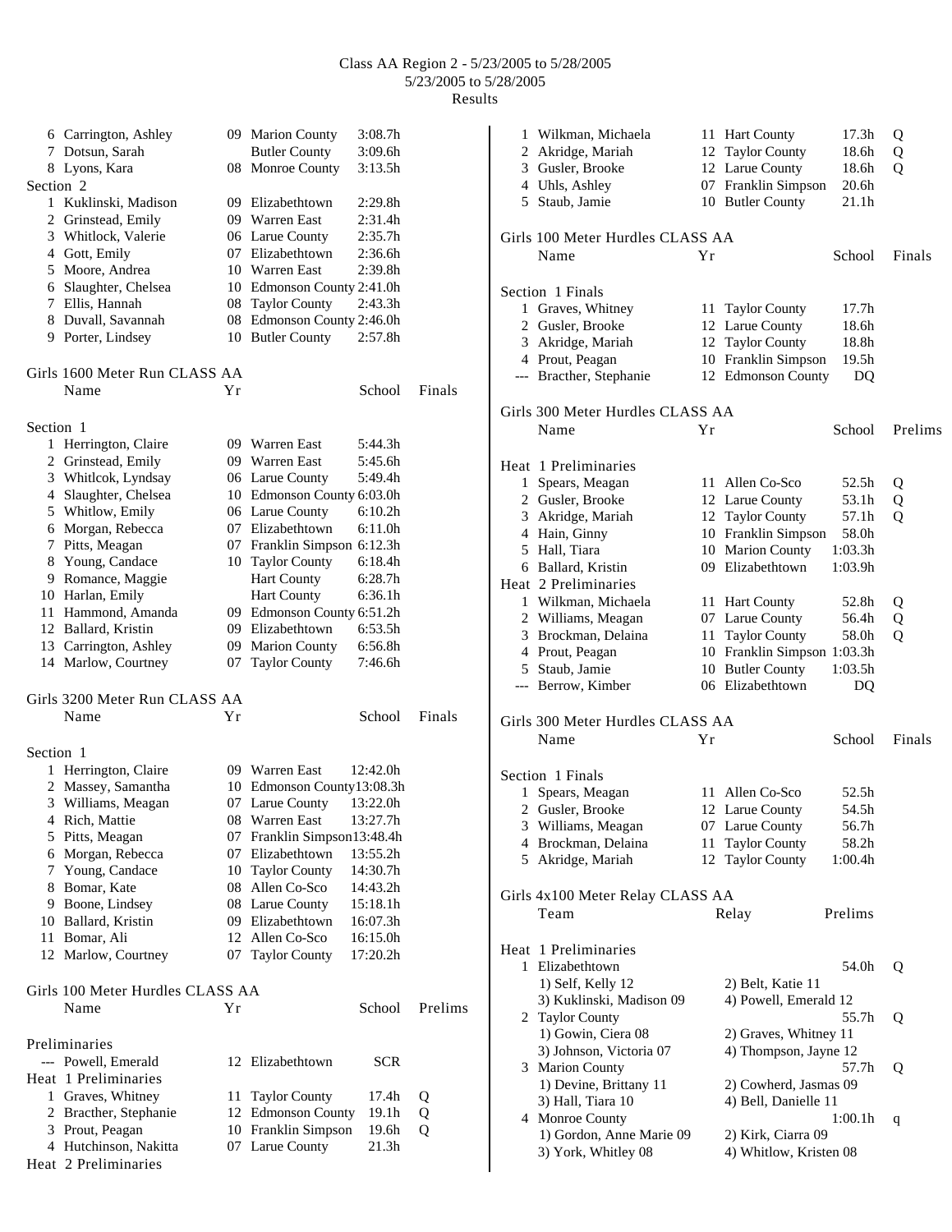|   | Heat 2 Preliminaries                        |                                |   |
|---|---------------------------------------------|--------------------------------|---|
|   | 1 Franklin Simpson<br>1) Jones, Diamonde 12 | 50.2h<br>2) Cook, Cherrelle 10 | Q |
|   | 3) Savage, Jessica 11<br>2 Larue County     | 4) Dalcourt, Tara 11<br>57.0h  | Q |
|   | 1) Cobb, Cherisse 10                        | 2) Zajdel, Shana 05            |   |
|   | 3) Gusler, Brooke 12                        | 4) Boyd, Sarah 12              |   |
|   | Girls 4x100 Meter Relay CLASS AA            |                                |   |
|   | Team                                        | Finals<br>Relay                |   |
|   |                                             |                                |   |
|   | Section 1 Finals                            |                                |   |
| 1 | Franklin Simpson                            | 52.3h                          |   |
|   | 1) Jones, Diamonde 12                       | 2) Cook, Cherrelle 10          |   |
|   | 3) Savage, Jessica 11                       | 4) Dalcourt, Tara 11           |   |
|   | 2 Elizabethtown                             | 53.8h                          |   |
|   | 1) Self, Kelly 12                           | 2) Belt, Katie 11              |   |
|   | 3) Kuklinski, Madison 09                    | 4) Powell, Emerald 12          |   |
|   | 3 Taylor County                             | 55.9h                          |   |
|   | 1) Gowin, Ciera 08                          | 2) Graves, Whitney 11          |   |
|   | 3) Johnson, Victoria 07                     | 4) Thompson, Jayne 12          |   |
|   | 4 Larue County                              | 56.3h                          |   |
|   | 1) Cobb, Cherisse 10                        | 2) Zajdel, Shana 05            |   |
|   | 3) Gusler, Brooke 12                        | 4) Boyd, Sarah 12              |   |
|   | 5 Marion County                             | 57.1h                          |   |
|   | 1) Devine, Brittany 11                      | 2) Cowherd, Jasmas 09          |   |
|   | 3) Hall, Tiara 10                           | 4) Bell, Danielle 11           |   |
|   | 6 Monroe County                             | 1:00.4h                        |   |
|   | 1) Gordon, Anne Marie 09                    | 2) Kirk, Ciarra 09             |   |
|   | 3) York, Whitley 08                         | 4) Whitlow, Kristen 08         |   |
|   | Girls 4x200 Meter Relay CLASS AA            |                                |   |
|   | Team                                        | Prelims<br>Relay               |   |
|   |                                             |                                |   |
|   | Heat 1 Preliminaries                        |                                |   |
|   | 1 Elizabethtown                             | 1:56.3h                        | Q |
|   | 1) Warfield, Kabrina 11                     | 2) Taylor, Jessica 07          |   |
|   | 3) Kuklinski, Madison 09                    | 4) Powell, Emerald 12          |   |
|   | 2 Larue County                              | 1:57.4h                        | Q |
|   | 1) Roso, Ashtian 09                         | 2) Cobb, Cherisse 10           |   |
|   | 3) Gusler, Brooke 12                        | 4) Boyd, Sarah 12              |   |
|   | 3 Marion County                             | 2:01.2h                        | Q |
|   | 1) Devine, Brittany 11                      | 2) Cowherd, Jasmas 09          |   |
|   | 3) Hall, Tiara 10                           | 4) Bell, Danielle 11           |   |
|   | 4 Taylor County                             | 2:04.6h                        |   |
|   | 1) Akridge, Mariah 12                       | 2) Parker, Kailen 11           |   |
|   | 3) Perkins, Cassie 12                       | 4) Gowin, Ciera 08             |   |
|   | Heat 2 Preliminaries                        |                                |   |
|   | 1 Franklin Simpson                          | 1:52.5h                        | Q |
|   | 1) Jones, Diamonde 12                       | 2) Cook, Cherrelle 10          |   |
|   | 3) Savage, Jessica 11                       | 4) Dalcourt, Tara 11           |   |
|   | 2 Warren East                               | 2:03.7 <sub>h</sub>            | Q |
|   | 1) Moore, Andrea 10                         | 2) Robertson, Courtney 08      |   |
|   | 3) Brod, Heather 10                         | 4) Porreca, Shelly 12          |   |
| 3 | <b>Butler County</b>                        | 2:12.7h                        | Q |
|   | 1) Burden, Sasha 12                         | 2) Curry, Hope                 |   |
|   | 3) Porter, Casey                            | 4) Johnson, Jordan 10          |   |
|   |                                             |                                |   |

|      | Girls 4x200 Meter Relay CLASS AA |        |
|------|----------------------------------|--------|
| Team | Relay                            | Finals |

|   | Section 1 Finals                                         |                           |                     |   |
|---|----------------------------------------------------------|---------------------------|---------------------|---|
|   | 1 Franklin Simpson                                       |                           | 1:49.2h             |   |
|   | 1) Jones, Diamonde 12                                    | 2) Cook, Cherrelle 10     |                     |   |
|   | 3) Savage, Jessica 11                                    | 4) Dalcourt, Tara 11      |                     |   |
|   | 2 Elizabethtown                                          |                           | 1:52.5h             |   |
|   | 1) Warfield, Kabrina 11                                  | 2) Taylor, Jessica 07     |                     |   |
|   | 3) Kuklinski, Madison 09                                 | 4) Powell, Emerald 12     |                     |   |
|   | 3 Larue County                                           |                           | 1:55.0h             |   |
|   | 1) Roso, Ashtian 09                                      | 2) Cobb, Cherisse 10      |                     |   |
|   | 3) Gusler, Brooke 12                                     |                           |                     |   |
|   |                                                          | 4) Boyd, Sarah 12         |                     |   |
|   | 4 Marion County                                          |                           | 1:59.9h             |   |
|   | 1) Devine, Brittany 11                                   | 2) Cowherd, Jasmas 09     |                     |   |
|   | 3) Hall, Tiara 10                                        | 4) Bell, Danielle 11      |                     |   |
|   | 5 Warren East                                            |                           | 2:00.8 <sub>h</sub> |   |
|   | 1) Moore, Andrea 10                                      | 2) Robertson, Courtney 08 |                     |   |
|   | 3) Brod, Heather 10                                      | 4) Porreca, Shelly 12     |                     |   |
|   | Girls 4x400 Meter Relay CLASS AA                         |                           |                     |   |
|   | Team                                                     | Relay                     | Prelims             |   |
|   |                                                          |                           |                     |   |
|   | Heat 1 Preliminaries                                     |                           |                     |   |
|   | 1 Warren East                                            |                           | 4:33.0h             | q |
|   | 1) Grinstead, Emily 09                                   | 2) Herrington, Claire 09  |                     |   |
|   | 3) Moore, Andrea 10                                      | 4) Robertson, Courtney 08 |                     |   |
|   | 2 Taylor County                                          |                           | 4:43.2 <sub>h</sub> | q |
|   | 1) Ellis, Hannah 08                                      | 2) Thompson, Jayne 12     |                     |   |
|   | 3) Brockman, Delaina 11                                  | 4) Johnson, Victoria 07   |                     |   |
|   | 3 Edmonson County                                        |                           | 4:46.4h             |   |
|   | 1) Barbee, Candace 08                                    | 2) Wilson, Elizabeth      |                     |   |
|   | 3) Duvall, Savannah 08                                   | 4) Slaughter, Chelsea 10  |                     |   |
|   |                                                          |                           | 4:46.9h             |   |
|   | 4 Butler County                                          |                           |                     |   |
|   | 1) Burden, Sasha 12                                      | 2) Curry, Hope            |                     |   |
|   | 3) Johnson, Jordan 10                                    | 4) Porter, Casey          |                     |   |
|   | Heat 2 Preliminaries                                     |                           |                     |   |
|   | 1 Franklin Simpson                                       |                           | 4:31.2h             | q |
|   | 1) Jones, Jewell 10                                      | 2) Uhls, Ashley 07        |                     |   |
|   | 3) Savage, Jessica 11                                    | 4) Dalcourt, Tara 11      |                     |   |
|   | Heat 2 Preliminaries  (Girls 4x400 Meter Relay CLASS AA) |                           |                     |   |
|   | Team                                                     | Relay                     | Prelims             |   |
|   |                                                          |                           |                     |   |
|   | 2 Larue County                                           |                           | 4:38.9h             | q |
|   | 1) Zajdel, Teresa 10                                     | 2) Whitlcok, Lyndsay 06   |                     |   |
|   | 3) Whitlock, Valerie 06                                  | 4) Curry, Olivia 08       |                     |   |
|   | 3 Elizabethtown                                          |                           | 4:43.7h             | q |
|   | 1) Brashear, Brittney 07                                 | 2) Gott, Emily 07         |                     |   |
|   | 3) Berrow, Kimber 06                                     | 4) Gabhart, Kaylee 08     |                     |   |
|   | 4 Hart County                                            |                           | 4:44.0h             | q |
|   | 1) Wilkman, Michaela 11                                  | 2) Overfelt, Marissa      |                     |   |
|   | 3) Kahn, Raquel                                          | 4) Wurst, Sophia 10       |                     |   |
| 5 | Allen Co-Sco                                             |                           | 5:03.9h             |   |
|   | 1) Bomar, Ali 12                                         | 2) Bomar, Kate 08         |                     |   |
|   | 3) Crowe, Janie 06                                       | 4) Spears, Meagan 11      |                     |   |
|   |                                                          |                           |                     |   |
|   | Girls 4x400 Meter Relay CLASS AA                         |                           |                     |   |
|   | Team                                                     | Relay                     | Finals              |   |
|   | Section 1 Finals                                         |                           |                     |   |
| 1 | Franklin Simpson                                         |                           | 4:25.2h             |   |
|   | 1) Jones, Jewell 10                                      | 2) Uhls, Ashley 07        |                     |   |
|   | 3) Savage, Jessica 11                                    | 4) Dalcourt, Tara 11      |                     |   |
|   | 2 Warren East                                            |                           | 4:27.8h             |   |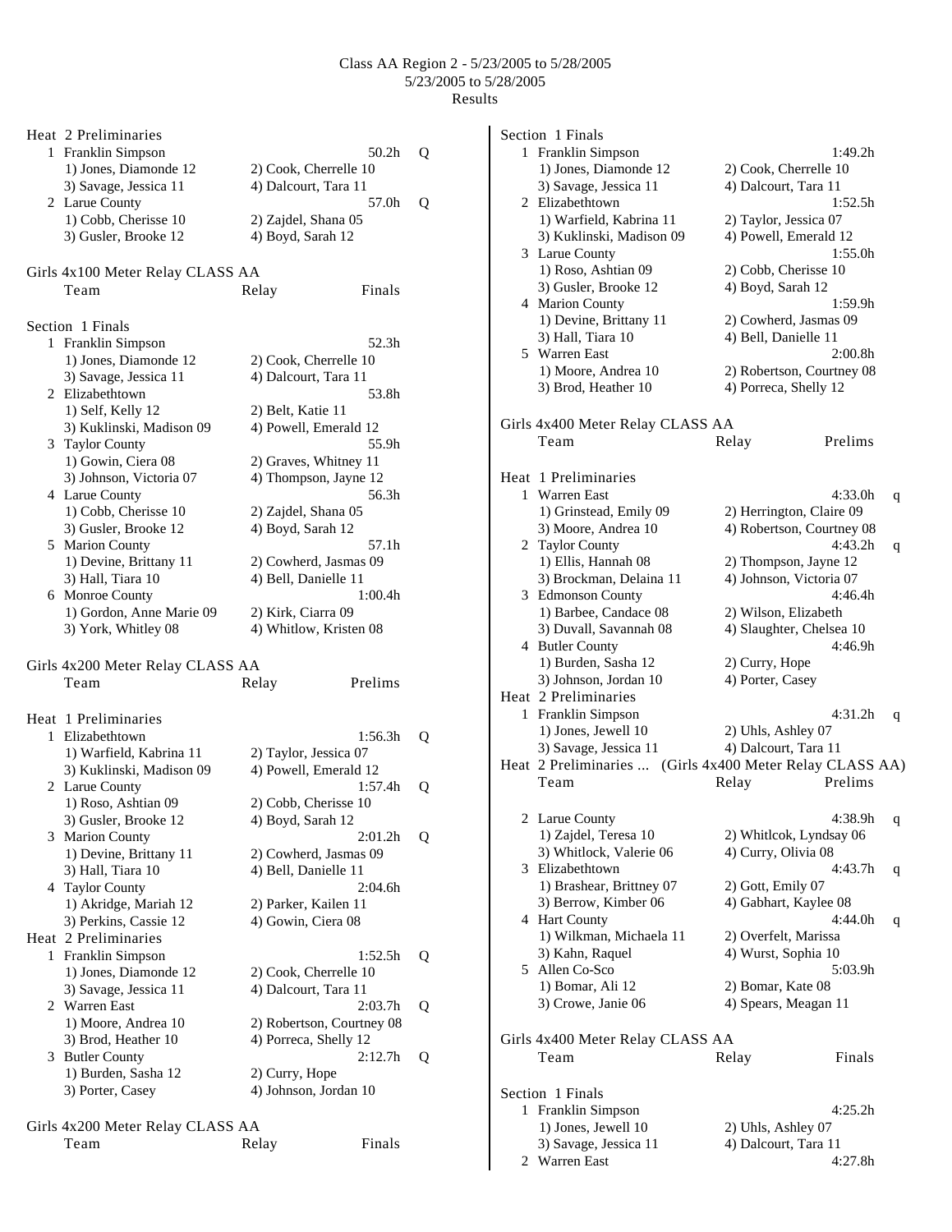|           | 1) Grinstead, Emily 09           |    | 2) Herrington, Claire 09  |                   |              |                              |    |                                |                   |         |
|-----------|----------------------------------|----|---------------------------|-------------------|--------------|------------------------------|----|--------------------------------|-------------------|---------|
|           | 3) Moore, Andrea 10              |    | 4) Robertson, Courtney 08 |                   |              | Boys 100 Meter Dash CLASS AA |    |                                |                   |         |
|           | 3 Larue County                   |    |                           | 4:37.0h           |              | Name                         | Yr |                                | School            | Finals  |
|           | 1) Zajdel, Teresa 10             |    | 2) Whitlcok, Lyndsay 06   |                   |              |                              |    |                                |                   |         |
|           | 3) Whitlock, Valerie 06          |    | 4) Curry, Olivia 08       |                   |              | Section 1 Finals             |    |                                |                   |         |
|           | 4 Taylor County                  |    |                           | 4:40.2h           |              | 1 Allen, BJ                  |    | 11 Elizabethtown               | 11.2h             |         |
|           | 5 Elizabethtown                  |    |                           | 4:41.1h           |              | 2 Tipton, Taylor             |    | 12 Elizabethtown               | 11.6h             |         |
|           | 1) Brashear, Brittney 07         |    | 2) Gott, Emily 07         |                   |              | 3 Davidson, Patrick          |    | 12 Franklin Simpson            | 11.6h             |         |
|           | 3) Berrow, Kimber 06             |    | 4) Gabhart, Kaylee 08     |                   |              | 4 Grant, Stefan              |    | 11 Warren East                 | 11.7 <sub>h</sub> |         |
|           | --- Hart County                  |    |                           | DQ                |              | 5 Thompson, Oba              |    | 10 Adair County                | 11.9h             |         |
|           |                                  |    | 2) Overfelt, Marissa      |                   |              | 6 Hurt, Timmy                |    | 08 Franklin Simpson            | 11.9h             |         |
|           | 3) Kahn, Raquel                  |    | 4) Wurst, Sophia 10       |                   |              |                              |    |                                |                   |         |
|           |                                  |    |                           |                   |              | Boys 200 Meter Dash CLASS AA |    |                                |                   |         |
|           | Girls 4x800 Meter Relay CLASS AA |    |                           |                   |              | Name                         | Yr |                                | School            | Prelims |
|           | Team                             |    | Relay                     | Finals            |              |                              |    |                                |                   |         |
| Section 1 |                                  |    |                           |                   |              | Heat 1 Preliminaries         |    |                                |                   |         |
|           |                                  |    |                           |                   |              | 1 Tipton, Taylor             |    | 12 Elizabethtown               | 23.7h             | Q       |
|           | 1 Warren East                    |    |                           | 10:40.1h          |              | 2 Hayes, Barry               |    | 11 Larue County                | 24.1h             | q       |
|           | 1) Grinstead, Emily 09           |    | 2) Herrington, Claire 09  |                   |              | 3 Porter, Chase              |    | 12 Taylor County               | 25.5 <sub>h</sub> |         |
|           | 3) Moore, Andrea 10              |    | 4) Robertson, Courtney 08 |                   |              | 4 Jones, Cory                |    | 09 Franklin Simpson            | 25.8h             |         |
|           | 2 Larue County                   |    |                           | 10:46.4h          |              | Heat 2 Preliminaries         |    |                                |                   |         |
|           | 1) Whitlcok, Lyndsay 06          |    | 2) Whitlock, Valerie 06   |                   |              | 1 Cecil, Christopher         |    | 12 Marion County               | 24.3h             | Q       |
|           | 3) Whitlow, Emily 06             |    | 4) Williams, Meagan 07    |                   |              | 2 West, Adam                 |    | 12 Taylor County               | 24.7h             | q       |
|           | 3 Elizabethtown                  |    |                           | 10:57.9h          |              | 3 Pottinger, Butler          |    | 10 Larue County                | 25.4h             |         |
|           | 1) Gabhart, Kaylee 08            |    | 2) Morgan, Rebecca 07     |                   |              | 4 Nunn, Dewayne              |    | <b>Hart County</b>             | 28.9h             |         |
|           | 3) Gott, Emily 07                |    | 4) Kuklinski, Madison 09  |                   |              | Heat 3 Preliminaries         |    |                                |                   |         |
|           | 4 Edmonson County                |    |                           | 11:13.5h          |              | 1 Dalcourt, Glen             |    | 10 Franklin Simpson            | 23.7h             | Q       |
|           | 1) Duvall, Savannah 08           |    | 2) Massey, Samantha 10    |                   |              | 2 Grant, Stefan              |    | 11 Warren East                 | 25.1h             |         |
|           | 3) Wilson, Elizabeth             |    | 4) Slaughter, Chelsea 10  |                   |              | 3 Miller, Walter             |    | 10 Edmonson County             | 25.8h             |         |
|           | 5 Taylor County                  |    |                           | 11:23.9h          |              | 4 Vaughn, Cedric             |    | Hart County                    | 27.9h             |         |
|           | 1) Brockman, Delaina 11          |    | 2) Ellis, Hannah 08       |                   |              | Heat 4 Preliminaries         |    |                                |                   |         |
|           | 3) Thompson, Jayne 12            |    | 4) Young, Candace 10      |                   |              | 1 Allen, BJ                  |    | 11 Elizabethtown               | 23.5 <sub>h</sub> | Q       |
|           | 6 Hart County                    |    |                           | 11:34.6h          |              | Heat 4 Preliminaries         |    | (Boys 200 Meter Dash CLASS AA) |                   |         |
|           | 1) Harlan, Emily                 |    | 2) Kahn, Raquel           |                   |              | Name                         | Yr |                                | School            | Prelims |
|           | 3) Romance, Maggie               |    | 4) Wilkman, Michaela 11   |                   |              |                              |    |                                |                   |         |
|           |                                  |    |                           |                   |              | 2 Sikes, Brack               |    | 11 Allen Co-Sco                | 25.4h             |         |
|           | Boys 100 Meter Dash CLASS AA     |    |                           |                   |              | 3 Montgomery, Felix          |    | 09 Marion County               | 26.2 <sub>h</sub> |         |
|           | Name                             | Υr |                           | School            | Prelims      | 4 Decker, Jacob              |    | 09 Edmonson County             | 28.4h             |         |
|           | Heat 1 Preliminaries             |    |                           |                   |              |                              |    |                                |                   |         |
|           | 1 Grant, Stefan                  |    | 11 Warren East            | 11.5h             | Q            | Boys 200 Meter Dash CLASS AA |    |                                |                   |         |
|           | 2 Hurt, Timmy                    |    | 08 Franklin Simpson       | 11.9h             | q            | Name                         | Yr |                                | School            | Finals  |
|           | Hazelwood, Elliott               |    | 09 Marion County          | 12.5h             |              |                              |    |                                |                   |         |
|           | 4 Miller, Walter                 |    | 10 Edmonson County        | 12.6 <sub>h</sub> |              | Section 1 Finals             |    |                                |                   |         |
|           | 5 Padgett, Truman                |    | 07 Larue County           | 13.4h             |              | 1 Allen, BJ                  |    | 11 Elizabethtown               | 23.5h             |         |
|           | Heat 2 Preliminaries             |    |                           |                   |              | 2 Dalcourt, Glen             | 10 | Franklin Simpson               | 23.5h             |         |
|           |                                  |    |                           | 11.5h             |              | 3 Tipton, Taylor             |    | 12 Elizabethtown               | 24.1h             |         |
|           | 1 Davidson, Patrick              |    | 12 Franklin Simpson       |                   | Q            | 4 Hayes, Barry               | 11 | Larue County                   | 24.3h             |         |
|           | 2 West, Adam                     |    | 12 Taylor County          | 12.0h             |              | 5 Cecil, Christopher         |    | 12 Marion County               | 24.5h             |         |
|           | 3 Perkins, Caleb                 |    | 09 Allen Co-Sco           | 12.4h             |              | 6 West, Adam                 |    | 12 Taylor County               | 25.0 <sub>h</sub> |         |
|           | 4 Decker, Jacob                  |    | 09 Edmonson County        | 13.0h             |              |                              |    |                                |                   |         |
|           | Heat 3 Preliminaries             |    |                           |                   |              | Boys 400 Meter Dash CLASS AA |    |                                |                   |         |
|           | 1 Tipton, Taylor                 |    | 12 Elizabethtown          | 11.5h             | Q            | Name                         | Yr |                                | School            | Prelims |
|           | 2 Porter, Chase                  |    | 12 Taylor County          | 12.2h             |              |                              |    |                                |                   |         |
| 3         | Montgomery, Felix                |    | 09 Marion County          | 12.4h             |              |                              |    |                                |                   |         |
| 3         | Graves, Seth                     |    | 10 Monroe County          | 12.4h             |              | Heat 1 Preliminaries         |    |                                |                   |         |
|           | 5 Vaughn, Cedric                 |    | <b>Hart County</b>        | 13.5h             |              | 1 Nickerson, James           |    | 11 Warren East                 | 54.8h             | Q       |
|           | Heat 4 Preliminaries             |    |                           |                   |              | 2 Hayes, Barry               |    | 11 Larue County                | 54.9h             | q       |
|           | 1 Allen, BJ                      |    | 11 Elizabethtown          | 11.2 <sub>h</sub> | Q            | Heat 2 Preliminaries         |    |                                |                   |         |
|           | 2 Thompson, Oba                  |    | 10 Adair County           | 11.9h             | $\mathbf{q}$ | 1 Grant, Stefan              |    | 11 Warren East                 | 56.5h             | Q       |
| 3         | Sikes, Brack                     |    | 11 Allen Co-Sco           | 12.2h             |              | 2 Martin, Matt               | 09 | Franklin Simpson               | 56.5h             |         |
|           | 4 Nunn, Dewayne                  |    | <b>Hart County</b>        | 13.2h             |              | 3 Shockley, Corey            |    | 09 Allen Co-Sco                | 57.4h             |         |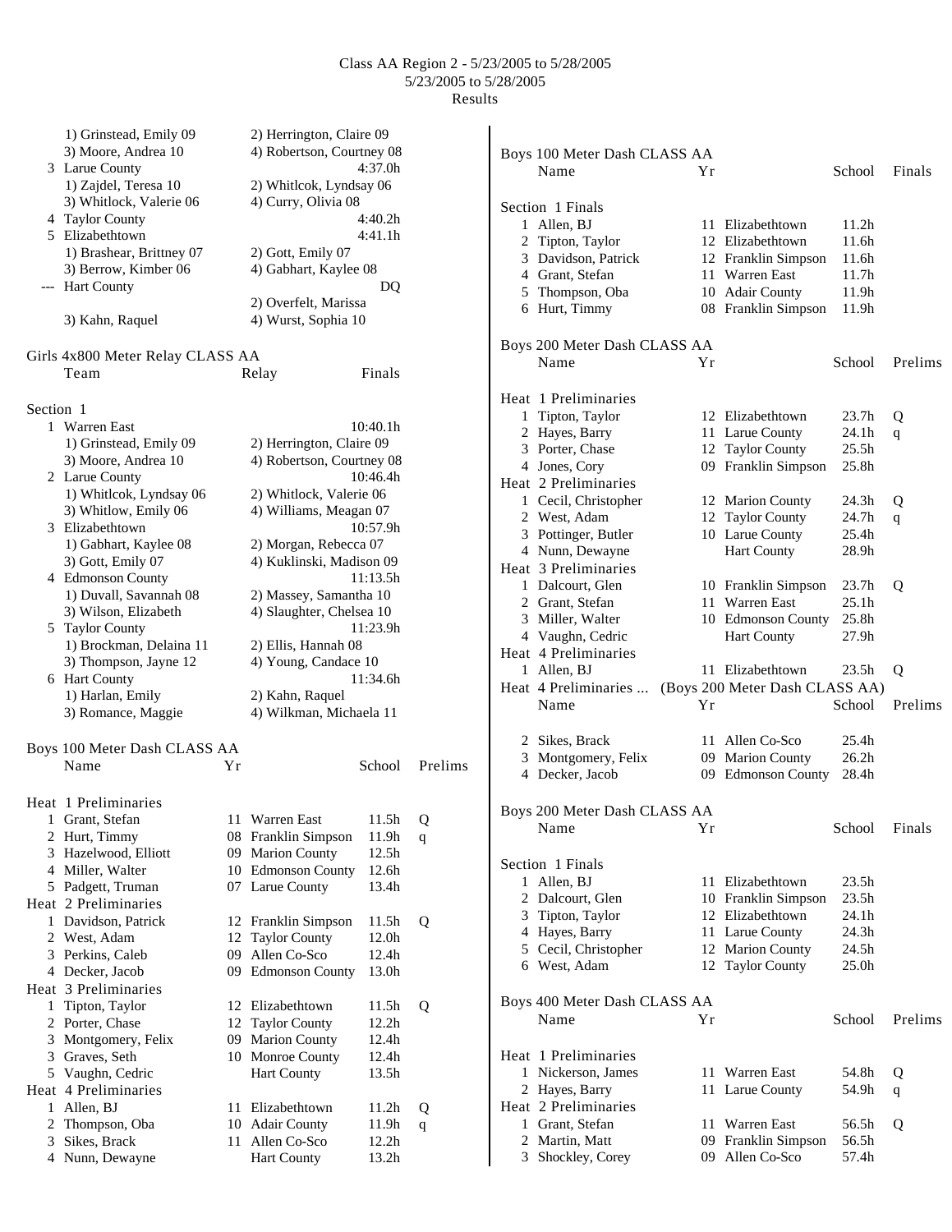|           | 4 Pottinger, Butler          |    | 10 Larue County             | 59.0h               |        |
|-----------|------------------------------|----|-----------------------------|---------------------|--------|
|           | 5 Green, Thomas              |    | 09 Hart County              | 1:03.4h             |        |
|           | Heat 3 Preliminaries         |    |                             |                     |        |
|           | 1 Hoffman, Phil              |    | 12 Hart County              | 54.6h               | Q      |
|           | 2 Bullington, Tony           | 11 | Allen Co-Sco                | 57.4h               |        |
|           | 3 Thomas, Chris              |    | 08 Taylor County            | 59.3h               |        |
|           | Heat 4 Preliminaries         |    |                             |                     |        |
|           | 1 Cecil, Christopher         |    | 12 Marion County            | 52.5h               | Q      |
|           | 2 Bradley, Anthony           |    | 12 Elizabethtown            | 55.7h               |        |
|           | 3 Hampton, Garrett           |    | 12 Butler County            | 55.9h               | q      |
|           | 4 Jaggers, Drake             |    | 10 Edmonson County          | 56.6h               |        |
|           |                              |    |                             |                     |        |
|           | 5 Vernon, Craig              |    | 10 Taylor County            | 1:01.6h             |        |
|           | Boys 400 Meter Dash CLASS AA |    |                             |                     |        |
|           | Name                         | Υr |                             | School              | Finals |
|           | Section 1 Finals             |    |                             |                     |        |
|           | 1 Cecil, Christopher         |    | 12 Marion County            | 52.3h               |        |
|           | 2 Hoffman, Phil              |    | 12 Hart County              | 53.0h               |        |
|           | 3 Hayes, Barry               |    | 11 Larue County             | 53.0h               |        |
|           | 4 Grant, Stefan              |    | 11 Warren East              | 55.3h               |        |
|           | 5 Nickerson, James           |    | 11 Warren East              | 55.5h               |        |
|           |                              |    |                             |                     |        |
|           | Boys 800 Meter Run CLASS AA  |    |                             |                     |        |
|           | Name                         | Υr |                             | School              | Finals |
| Section 1 |                              |    |                             |                     |        |
|           | 1 Berry, Taylor              |    | 09 Allen Co-Sco             | 2:22.3h             |        |
|           | 2 Barnhill, Bryant           |    | 10 Larue County             | 2:23.5h             |        |
|           | 3 Warnshuis, Steven          |    | 11 Larue County             | 2:29.0 <sub>h</sub> |        |
|           | 4 Payne, Justin              |    | 09 Franklin Simpson 2:29.4h |                     |        |
|           | 5 stroube, Seth              |    | 08 Warren East              | 2:30.6h             |        |
|           | 6 Peden, Drew                |    | 09 Monroe County            | 2:32.2h             |        |
|           |                              |    | 06 Elizabethtown            |                     |        |
|           | 7 Duncan, Christian          |    |                             | 2:32.8h             |        |
|           | 8 Ford, Andrew               |    | 08 Taylor County            | 2:36.6h             |        |
|           | 9 Bloink, Andrew             | 11 | Allen Co-Sco                | 2:41.2h             |        |
|           | 10 Jenkins, Matt             |    | 09 Hart County              | 2:54.2h             |        |
| Section 2 |                              |    |                             |                     |        |
|           | 1 Hammond, James             |    | 12 Edmonson County 2:03.9h  |                     |        |
| 2         | Nickerson, James             |    | 11 Warren East              | 2:08.6h             |        |
| 3         | Womack, Jarod                | 12 | Franklin Simpson 2:09.5h    |                     |        |
| 4         | Hoffman, Frank               |    | 10 Hart County              | 2:11.5h             |        |
| 5         | Snodgrass, Kenneth           | 11 | <b>Butler County</b>        | 2:13.5h             |        |
|           | 6 Witt, Robbie               |    | 12 Elizabethtown            | 2:17.1h             |        |
| 7.        | McGuffey, Drew               |    | 11 Edmonson County 2:18.8h  |                     |        |
|           | 8 Miller, Preston            |    | 10 Butler County            | 2:31.3h             |        |
|           | 9 Gribbins, Shelby           | 11 | <b>Taylor County</b>        | 2:38.0h             |        |
|           | Boys 1600 Meter Run CLASS AA |    |                             |                     |        |
|           | Name                         | Yr |                             | School              | Finals |
|           |                              |    |                             |                     |        |
| Section 1 |                              |    |                             |                     |        |
|           | 1 Hammond, James             |    | 12 Edmonson County 4:40.0h  |                     |        |
| 2         | Harkness, Seth               | 11 | Warren East                 | 4:46.1h             |        |
|           | 3 Clark, Xavier              | 11 | <b>Butler County</b>        | 4:51.6h             |        |
|           | 4 Gribbins, Shelby           | 11 | <b>Taylor County</b>        | 5:05.6h             |        |
|           | 5 Payne, Justin              |    | 09 Franklin Simpson 5:08.9h |                     |        |
|           | 6 McGuffey, Drew             |    | 11 Edmonson County 5:09.8h  |                     |        |
| 7         | Smothers, Roger              | 11 | <b>Marion County</b>        | 5:12.3h             |        |
|           | 8 Ruth, Tim                  |    | 11 Larue County             | 5:26.5h             |        |
|           | 9 Clifford, Seth             |    | 08 Larue County             | 5:29.3h             |        |

|           | 10 Ford, Andrew                          | 08 | <b>Taylor County</b>                | 5:36.0h        |         |
|-----------|------------------------------------------|----|-------------------------------------|----------------|---------|
|           | 11 Todd, Joey                            |    | 10 Elizabethtown                    | 5:45.8h        |         |
|           | 12 Bloink, Andrew                        | 11 | Allen Co-Sco                        | 5:50.4h        |         |
|           | 13 Coates, Robert                        |    | 10 Franklin Simpson 6:05.0h         |                |         |
|           | 14 Rockrohr, Zack                        |    | 10 Allen Co-Sco                     | 6:06.9h        |         |
|           |                                          |    |                                     |                |         |
|           | Boys 3200 Meter Run CLASS AA             |    |                                     |                |         |
|           | Name                                     | Υr |                                     | School         | Finals  |
|           |                                          |    |                                     |                |         |
| Section 1 |                                          |    |                                     |                |         |
|           | 1 Harkness, Seth                         |    | 11 Warren East                      | 10:36.4h       |         |
|           | 2 Shuffett, Zach                         |    | 10 Warren East                      | 10:52.7h       |         |
|           | 3 Kearney, Jordan                        |    | 11 Taylor County                    | 11:42.3h       |         |
|           | 4 Miller, Lance                          |    | 09 Franklin Simpson12:00.6h         |                |         |
|           | 5 Lindsey, Morgan                        |    | 09 Edmonson County12:01.0h          |                |         |
|           | 6 Hammond, James                         |    | 12 Edmonson County12:06.0h          |                |         |
|           | 7 Todd, Charlie                          |    | 11 Elizabethtown                    | 12:11.1h       |         |
|           | 8 Sztendera, Constantine                 |    | 09 Taylor County                    | 12:13.0h       |         |
|           | 9 Todd, Joey                             |    | 10 Elizabethtown                    | 12:58.4h       |         |
|           | 10 Ruth, Tim                             |    | 11 Larue County                     | 13:11.1h       |         |
|           | 11 Dotson, Anthony                       |    | 10 Butler County                    | 13:27.6h       |         |
|           | 12 Eaton, Roman                          |    | 10 Franklin Simpson13:33.6h         |                |         |
|           | 13 Rockrohr, Zack                        |    | 10 Allen Co-Sco                     | 14:31.9h       |         |
|           |                                          |    |                                     |                |         |
|           |                                          |    |                                     |                |         |
|           | Boys 110 Meter Hurdles CLASS AA          |    |                                     |                |         |
|           | Name                                     | Yr |                                     | School         | Prelims |
|           |                                          |    |                                     |                |         |
|           | Heat 1 Preliminaries                     |    |                                     |                |         |
|           | 1 Riggs, Eli                             |    | 12 Larue County                     | 16.8h          | Q       |
|           | 2 Browning, Brandon                      |    | 11 Edmonson County                  | 18.0h          | Q       |
|           |                                          |    |                                     |                |         |
|           | 3 Phillips, Steven                       |    | 11 Adair County                     | 18.6h          | Q       |
|           | Heat 1 Preliminaries                     |    | (Boys 110 Meter Hurdles CLASS AA)   |                |         |
|           | Name                                     | Υr |                                     | School         | Prelims |
|           |                                          |    |                                     |                |         |
|           |                                          |    |                                     |                |         |
|           | 4 Baldwin, Randall                       | 12 | <b>Taylor County</b>                | 18.7h          |         |
|           | 5 Garner, Cody                           |    | 12 Butler County                    | 19.6h          |         |
|           | Heat 2 Preliminaries                     |    |                                     |                |         |
|           | 1 Payne, Jereece                         |    | 09 Franklin Simpson                 | 17.9h          | Q       |
|           | 2 Porter, Chase                          |    | 12 Taylor County                    | 18.7h          | Q       |
|           | 3 Smith, Dwayne                          |    | 12 Monroe County                    | 19.0h          | Q       |
|           | 4 Osborne, Jeffrey                       |    | 10 Marion County                    | 19.5h          |         |
|           |                                          |    |                                     |                |         |
|           | Boys 110 Meter Hurdles CLASS AA          |    |                                     |                |         |
|           | Name                                     | Υr |                                     | School         | Finals  |
|           |                                          |    |                                     |                |         |
|           | Section 1 Finals                         |    |                                     |                |         |
|           | 1 Smith, Dwayne                          |    | 12 Monroe County                    | 18.1h          |         |
|           | 2 Browning, Brandon                      |    | 11 Edmonson County                  | 18.4h          |         |
|           | 3 Riggs, Eli                             |    | 12 Larue County                     | 18.4h          |         |
|           | 4 Payne, Jereece                         |    | 09 Franklin Simpson                 | 18.6h          |         |
|           | 5 Phillips, Steven                       |    | 11 Adair County                     | 18.7h          |         |
|           | 6 Porter, Chase                          |    | 12 Taylor County                    | 19.3h          |         |
|           |                                          |    |                                     |                |         |
|           |                                          |    |                                     |                |         |
|           | Boys 300 Meter Hurdles CLASS AA<br>Name  | Υr |                                     | School         | Prelims |
|           |                                          |    |                                     |                |         |
|           |                                          |    |                                     |                |         |
|           | Heat 1 Preliminaries                     |    |                                     |                |         |
|           | 1 Osborne, Jeffrey                       |    | 10 Marion County                    | 45.0h          | Q       |
|           | 2 Sublett, Terrell<br>3 Phillips, Steven |    | 10 Elizabethtown<br>11 Adair County | 46.8h<br>49.1h | Q       |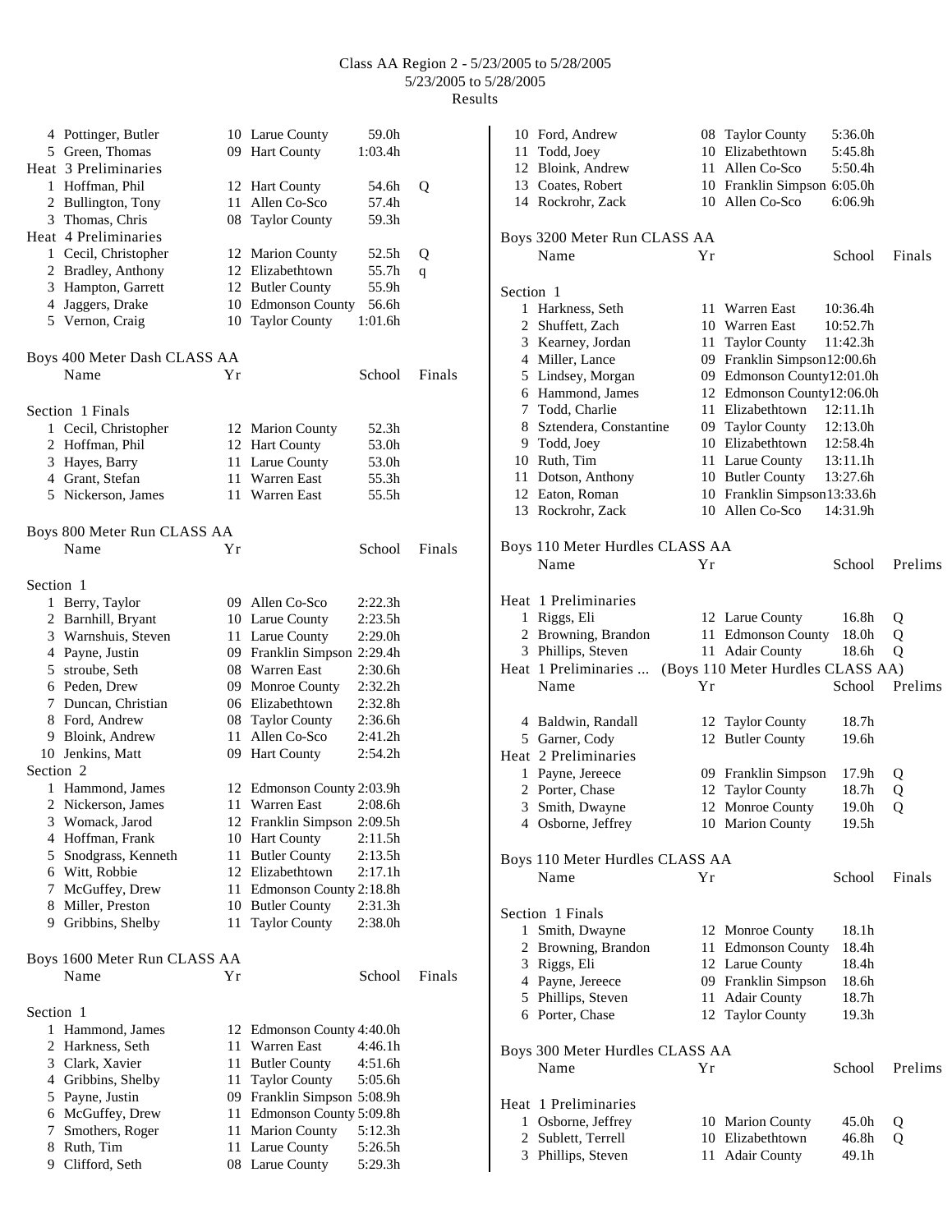|              | 4 Benningfield, Justin<br>Heat 2 Preliminaries |    | 06 Taylor County        | 53.1h   |        |
|--------------|------------------------------------------------|----|-------------------------|---------|--------|
|              | 1 Payne, Jereece                               |    | 09 Franklin Simpson     | 43.8h   | Q      |
|              | 2 Henryhand, Rantonio                          |    | 12 Elizabethtown        | 44.5h   | Q      |
|              | 3 Browning, Brandon                            |    | 11 Edmonson County      | 46.8h   |        |
|              | 4 Kinslow, Jacob                               |    | 08 Larue County         | 49.2h   |        |
|              | Heat 3 Preliminaries                           |    |                         |         |        |
|              | 1 Riggs, Eli                                   |    | 12 Larue County         | 44.4h   | Q      |
|              | 2 Smith, Dwayne                                |    | 12 Monroe County        | 45.3h   | Q      |
|              | 3 Clark, Andrew                                |    | 10 Taylor County        | 47.1h   |        |
|              | 4 Garner, Cody                                 | 12 | <b>Butler County</b>    | 48.5h   |        |
|              | 5 Boards, Brett                                |    | 10 Allen Co-Sco         | 52.7h   |        |
|              | Boys 300 Meter Hurdles CLASS AA                |    |                         |         |        |
|              | Name                                           | Υr |                         | School  | Finals |
|              | Section 1 Finals                               |    |                         |         |        |
| $\mathbf{1}$ | Riggs, Eli                                     |    | 12 Larue County         | 43.2h   |        |
|              | 2 Henryhand, Rantonio                          |    | 12 Elizabethtown        | 43.7h   |        |
|              | 3 Payne, Jereece                               |    | 09 Franklin Simpson     | 44.4h   |        |
|              | 4 Osborne, Jeffrey                             |    | 10 Marion County        | 44.5h   |        |
|              | 5 Smith, Dwayne                                |    | 12 Monroe County        | 47.0h   |        |
|              | --- Sublett, Terrell                           |    | 10 Elizabethtown        | DQ      |        |
|              | Boys 4x100 Meter Relay CLASS AA                |    |                         |         |        |
|              | Team                                           |    | Relay                   | Prelims |        |
|              | Heat 1 Preliminaries                           |    |                         |         |        |
| 1            | <b>Taylor County</b>                           |    |                         | 48.3h   | Q      |
|              | 1) Porter, Chase 12                            |    | 2) West, Adam 12        |         |        |
|              | 3) Thomas, Chris 08<br>2 Allen Co-Sco          |    | 4) Baldwin, Randall 12  | 49.4h   | Q      |
|              | 1) Perkins, Caleb 09                           |    | 2) Shrum, Rocky 12      |         |        |
|              | 3) Williams, Daniel 12<br>3 Hart County        |    | 4) Sikes, Brack 11      | 50.9h   | Q      |
|              | 1) Vaughn, Cedric                              |    | 2) Nunn, Dewayne        |         |        |
|              | 3) Riall, Gary 11                              |    | 4) Walters, Nick        |         |        |
|              | 4 Butler County                                |    |                         | 51.8h   |        |
|              | 1) Reed, Tyler 10                              |    | 2) Waller, Brandon 11   |         |        |
|              | 3) Ross, Nathan 10                             |    | 4) Garner, Cody 12      |         |        |
|              | 5 Edmonson County                              |    |                         | 53.4h   |        |
|              | 1) Decker, Jacob 09                            |    | 2) Ray, Kyle 10         |         |        |
|              | 3) Ashley, Dustin 10                           |    | 4) Miller, Walter 10    |         |        |
|              | Heat 2 Preliminaries                           |    |                         |         |        |
| 1            | Franklin Simpson                               |    |                         | 45.0h   | Q      |
|              | 1) Dalcourt, Courtney 08                       |    | 2) Hogan, Cailyn 12     |         |        |
|              | 3) Dalcourt, Glen 10                           |    | 4) Davidson, Patrick 12 |         |        |
|              | 2 Monroe County                                |    |                         | 47.7h   | Q      |
|              | 1) Smith, Dwayne 12                            |    | 2) Maxey, Caleb 08      |         |        |
|              | 3) Smith, Josh 11                              |    | 4) Graves, Seth 10      |         |        |
| 3            | <b>Marion County</b>                           |    |                         | 51.7h   | Q      |
|              | 1) Montgomery, Felix 09                        |    | 2) Peterson, Louis 09   |         |        |
|              | 3) Hazelwood, Elliott 09                       |    | 4) Edwards, Kevin 08    |         |        |
| 4            | Larue County                                   |    |                         | 52.3h   |        |
|              | 1) Padgett, Truman 07                          |    | 2) Sanders, Samuel 10   |         |        |
|              | 3) Kinslow, Jacob 08                           |    | 4) Wilson, Johnny 10    |         |        |
|              | Boys 4x100 Meter Relay CLASS AA                |    |                         |         |        |
|              | Team                                           |    | Relay                   | Finals  |        |
|              |                                                |    |                         |         |        |

|   | 1 Franklin Simpson                                              |                                            | 45.5h                          |   |
|---|-----------------------------------------------------------------|--------------------------------------------|--------------------------------|---|
|   | 1) Dalcourt, Courtney 08                                        | 2) Hogan, Cailyn 12                        |                                |   |
|   | 3) Dalcourt, Glen 10                                            |                                            | 4) Davidson, Patrick 12        |   |
|   | 2 Monroe County<br>1) Smith, Dwayne 12                          |                                            | 47.8h                          |   |
|   | 3) Smith, Josh 11                                               | 2) Maxey, Caleb 08<br>4) Graves, Seth 10   |                                |   |
|   | 3 Taylor County                                                 |                                            | 48.3h                          |   |
|   | 1) Porter, Chase 12                                             | 2) West, Adam 12                           |                                |   |
|   | 3) Thomas, Chris 08                                             |                                            | 4) Baldwin, Randall 12         |   |
|   | 4 Allen Co-Sco                                                  |                                            | 48.6h                          |   |
|   | 1) Perkins, Caleb 09<br>3) Williams, Daniel 12                  | 2) Shrum, Rocky 12<br>4) Sikes, Brack 11   |                                |   |
|   | 5 Hart County                                                   |                                            | 51.4h                          |   |
|   | 1) Vaughn, Cedric                                               | 2) Nunn, Dewayne                           |                                |   |
|   | 3) Riall, Gary 11                                               | 4) Walters, Nick                           |                                |   |
|   | 6 Marion County                                                 |                                            | 51.5h                          |   |
|   | 1) Montgomery, Felix 09                                         | 2) Peterson, Louis 09                      |                                |   |
|   | 3) Hazelwood, Elliott 09                                        | 4) Edwards, Kevin 08                       |                                |   |
|   | Boys 4x200 Meter Relay CLASS AA                                 |                                            |                                |   |
|   | Team                                                            | Relay                                      | Prelims                        |   |
|   |                                                                 |                                            |                                |   |
|   | Heat 1 Preliminaries                                            |                                            |                                |   |
| 1 | Franklin Simpson                                                |                                            | 1:34.1h                        | Q |
|   | 1) Davidson, Patrick 12                                         | 2) Hogan, Cailyn 12                        |                                |   |
|   | 3) Dalcourt, Courtney 08                                        | 4) Dalcourt, Glen 10                       |                                |   |
|   | Heat 1 Preliminaries  (Boys 4x200 Meter Relay CLASS AA)<br>Team | Relay                                      | Prelims                        |   |
|   |                                                                 |                                            |                                |   |
|   | 2 Larue County                                                  |                                            | 1:40.8h                        | Q |
|   | 1) Riggs, Eli 12                                                |                                            | 2) Pottinger, Butler 10        |   |
|   | 3) Hayes, Barry 11                                              |                                            | 4) Thurman, Naquan 10          |   |
|   | 3 Taylor County                                                 |                                            | 1:49.6h                        | Q |
|   | 1) West, Adam 12<br>3) Benningfield, Justin 06                  | 2) Gibson, Matt 11<br>4) Williams, Carl 11 |                                |   |
|   | 4 Edmonson County                                               |                                            | 1:51.2h                        |   |
|   | 1) Decker, Jacob 09                                             | 2) Ray, Kyle 10                            |                                |   |
|   | 3) Ashley, Dustin 10                                            | 4) Miller, Walter 10                       |                                |   |
|   | 5 Hart County                                                   |                                            | 1:51.3h                        |   |
|   | 1) Vaughn, Cedric                                               | 2) Nunn, Dewayne                           |                                |   |
|   | 3) Riall, Gary 11                                               | 4) Hoffman, John 09                        |                                |   |
|   | <b>Butler County</b><br>1) Reed, Tyler 10                       |                                            | DQ<br>2) Snodgrass, Kenneth 11 |   |
|   | 3) Waller, Brandon 11                                           |                                            | 4) Hampton, Garrett 12         |   |
|   | Heat 2 Preliminaries                                            |                                            |                                |   |
| 1 | Elizabethtown                                                   |                                            | 1:37.0 <sub>h</sub>            | Q |
|   | 1) LaPrade, Eric 12                                             | 2) Allen, BJ 11                            |                                |   |
|   | 3) Henryhand, Rantonio 12                                       | 4) Ford, Bobby 10                          |                                |   |
| 2 | Allen Co-Sco                                                    |                                            | 1:42.0h                        | Q |
|   | 1) Bullington, Tony 11<br>3) Sikes, Brack 11                    | 4) Oliver, Brett 12                        | 2) Shockley, Corey 09          |   |
|   | 3 Monroe County                                                 |                                            | 1:46.1h                        | Q |
|   | 1) Lyons, Garrett 08                                            | 2) Maxey, Caleb 08                         |                                |   |
|   | 3) Whitlow, DJ 09                                               | 4) Smith, Josh 11                          |                                |   |
|   | 4 Marion County                                                 |                                            | 1:48.0h                        |   |
|   | 1) Montgomery, Felix 09                                         |                                            | 2) Hazelwood, Elliott 09       |   |
|   | 3) Peterson, Louis 09                                           | 4) Edwards, Kevin 08                       |                                |   |
|   |                                                                 |                                            |                                |   |
|   | Boys 4x200 Meter Relay CLASS AA<br>Team                         | Relay                                      | Finals                         |   |
|   |                                                                 |                                            |                                |   |